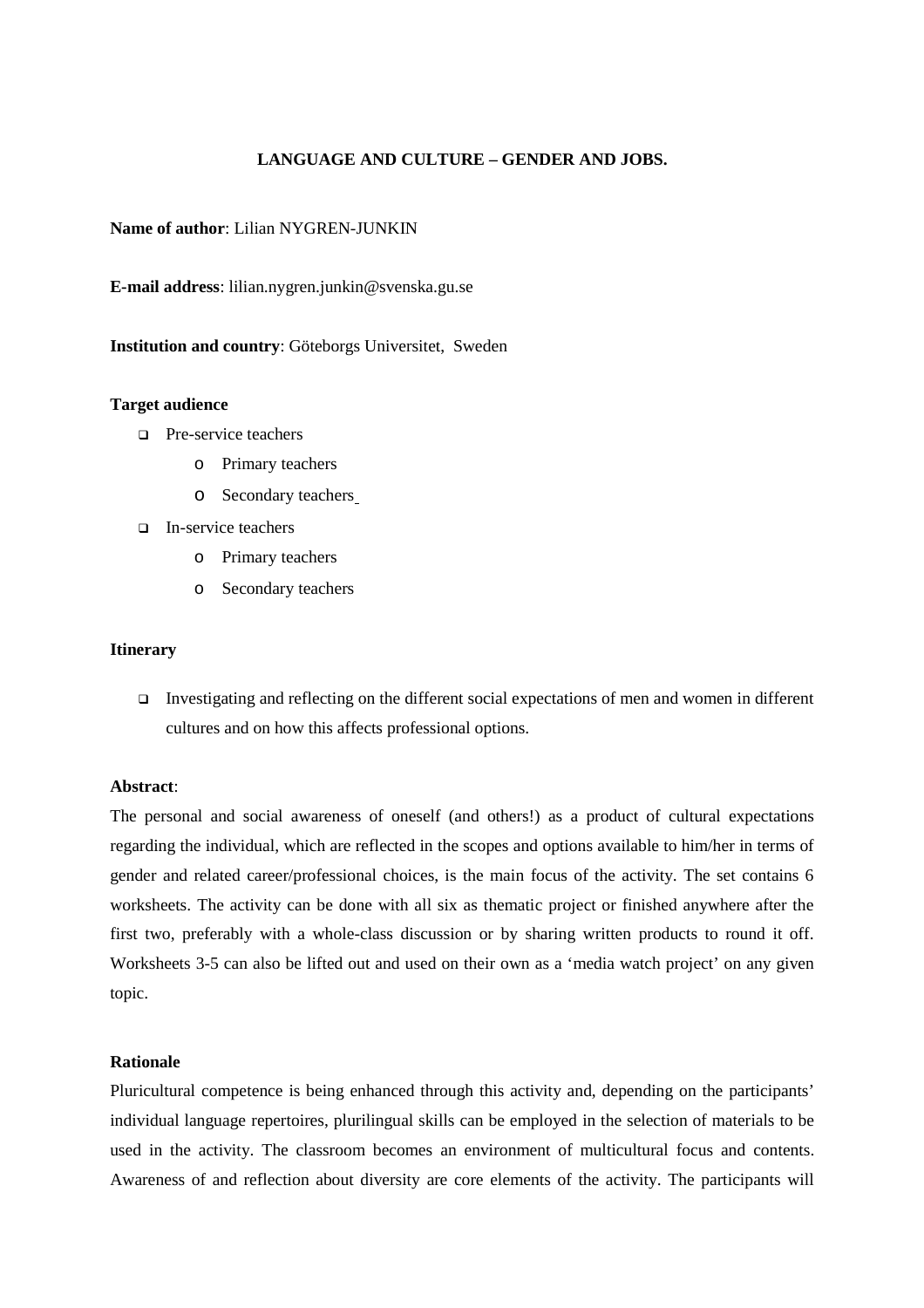experience – and challenge? - their own ethnicity (and prejudices…) in the comparison of practices across different cultures.

### **Personal and social dimensions**

Developing awareness of cultural expectations and encouraging flexibility about their influence on individual career choices, as well as realizing and questioning what is taken for granted or seen as normal in various social contexts.

#### **Professional dimensions**

The professional dimensions are developed in that different learning/work formats are practiced in this activity with an explicit aim to strive for a communicative learning environment with all four language skills being involved in the activity. These formats can then serve as models for classroom activities with pupils in school. All teacher trainees – pre-service or in-service – will be able to apply some aspect of the interactive models used in this activity to their own teaching, regardless of where in the school system they are/will be teaching, as long as the pupils have developed a basic level of literacy. (Adaptations of some of the models can even be used with pupils who are still learning how to read and write.) This activity model offers generative flexibility in the sense that it can be modified to include a great variety of cultures to be investigated and in that it can be applied to contexts other than "jobs", such as sports, art, education, family responsibilities.

### **Worksheet 1**

Timing :  $45^\circ - 60^\circ$ 

Material required: Writing paper and pen(cil)s, a flip chart or white-/blackboard(s) and markers.

#### **Exploring preconceived ideas.**

Begin with15 minutes of individual exploratory writing about

what is a typically male and typically female job/profession in

- a) my own culture,
- b) another European culture that I (think I) am familiar with, and
- c) a non-European culture that either I am interested in or has

a sizeable immigrant community in my country.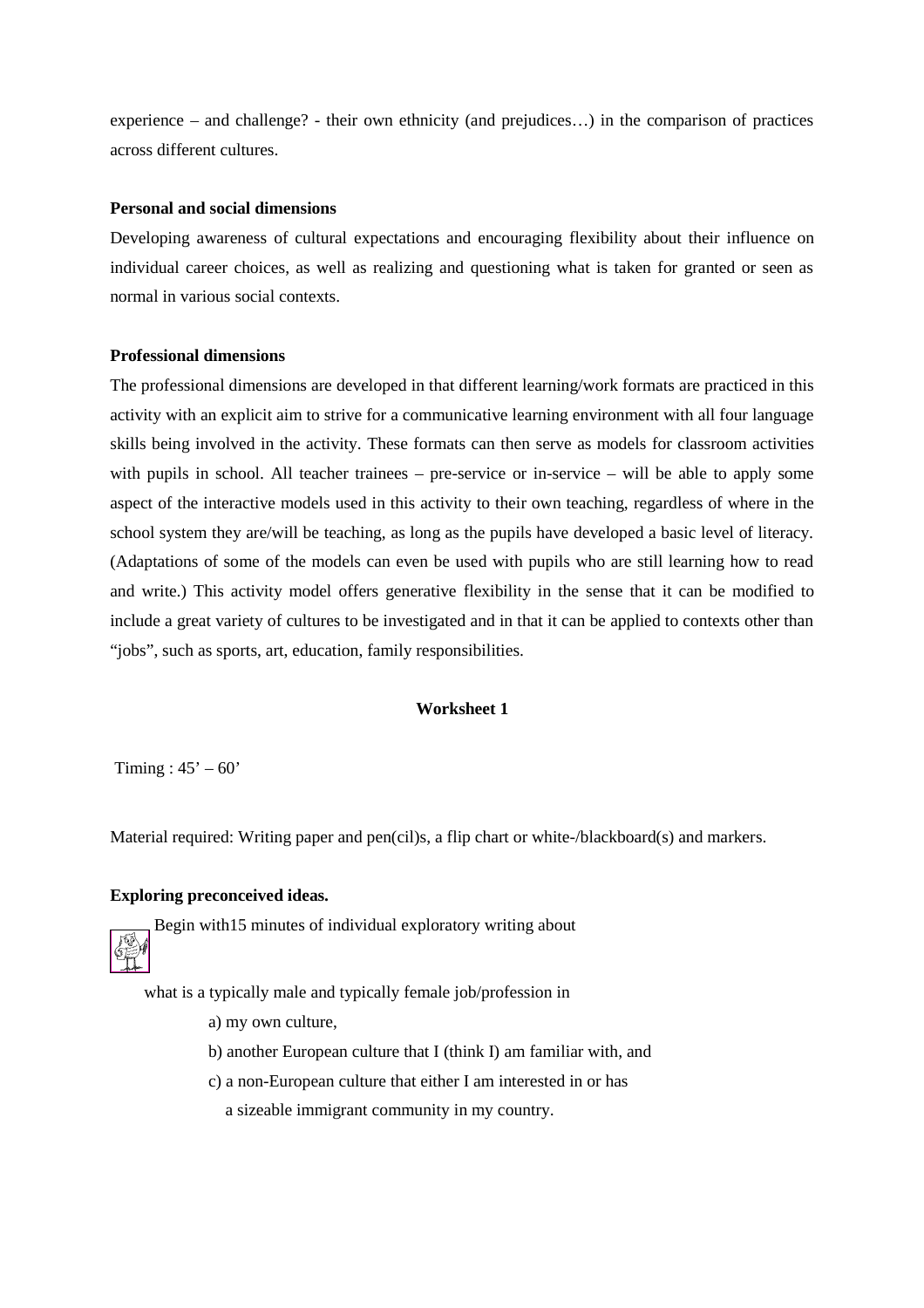In 4-6 groups of 4-6 persons, listen to each other's written accounts in the following

way:

- First everyone in the group reads about a) and the group compare/ discuss what jobs were selected.
- Then everybody reads about b) and the comparison here also involves the cultures selected.
- Finally read about and compare c), in the same way as with b).

[This should take 20-30 minutes.]



- a) one 'predominantly female' and one 'predominantly male' job from their own/the majority culture,
- b) one male and one female job in the other European culture that most of the group members/more than one group member had written about (if all have chosen different cultures, a discussion or a draw will decide which culture the group will use), and
- c) one male and one female job in one of the non-European cultures (same selection procedure as for other European) that the group members have brought up in their writings. [This should take max. 10 minutes.]



Finally, write this selection as six points on a flip chart page or other large piece of

paper (or possibly on sections of a writing board). The papers are then stuck/pinned to the walls around the classroom. [This will take around 5 minutes.]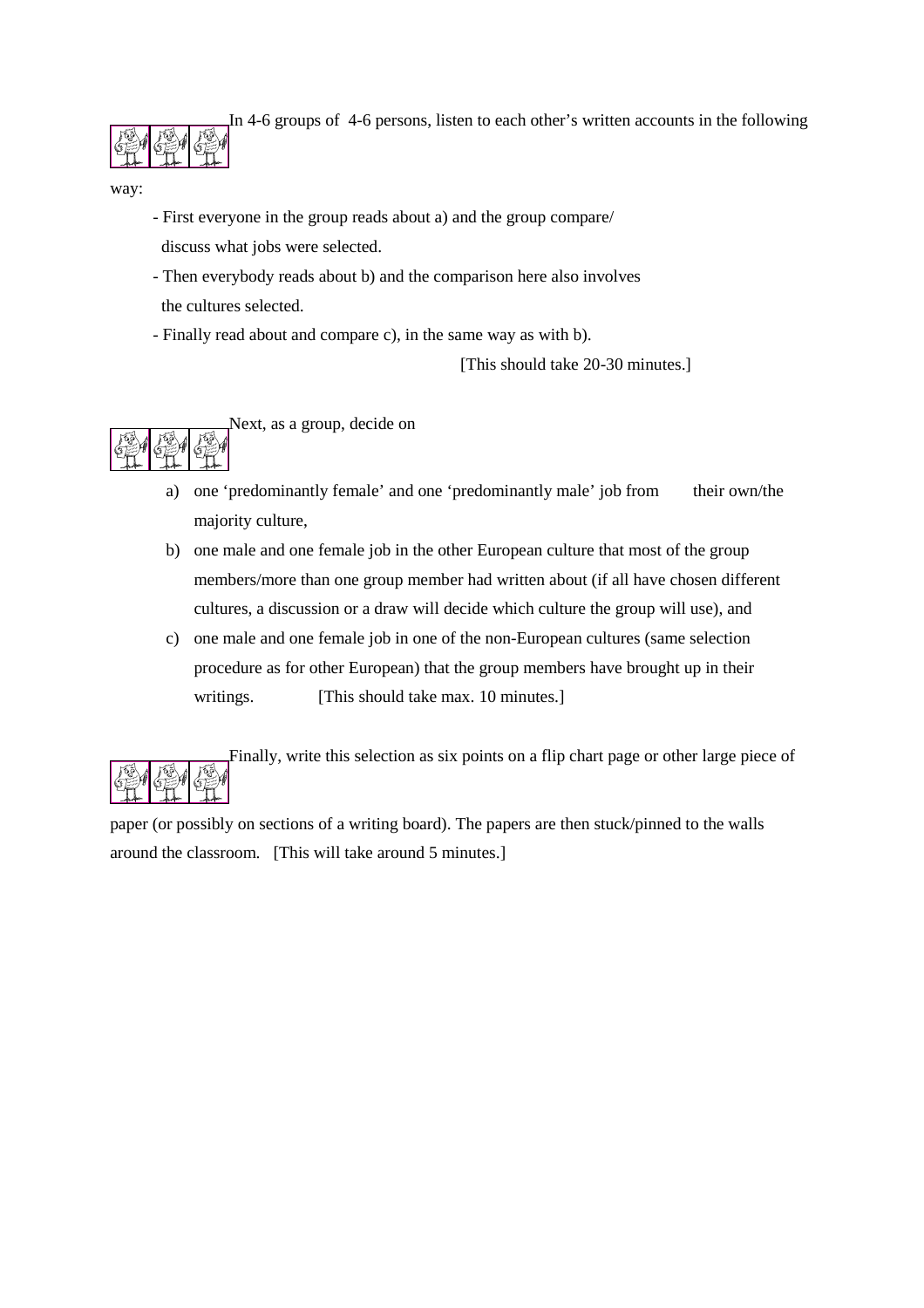Timing:  $40' - 60'$  (depending on the number of groups)

No material required.

## **Discussing stereotypes.**

Form 4-6 'jig-saw' groups (=new groups with one person, or possibly two, from

each of the original groups) and stand in front of the six-point lists, one group in front fo each paper.



The person representing the group that wrote the list where the group is standing

a) comments on the group activity that led to the selection and

- a) answers questions from the others in this group.
- b) After 10 minutes, the activity is interrupted and the groups rotate to the next poster.
- c) The person representing the group responsible for this list comments and answers questions.
- d) The same process is repeated until every group has spent time in front of each poster.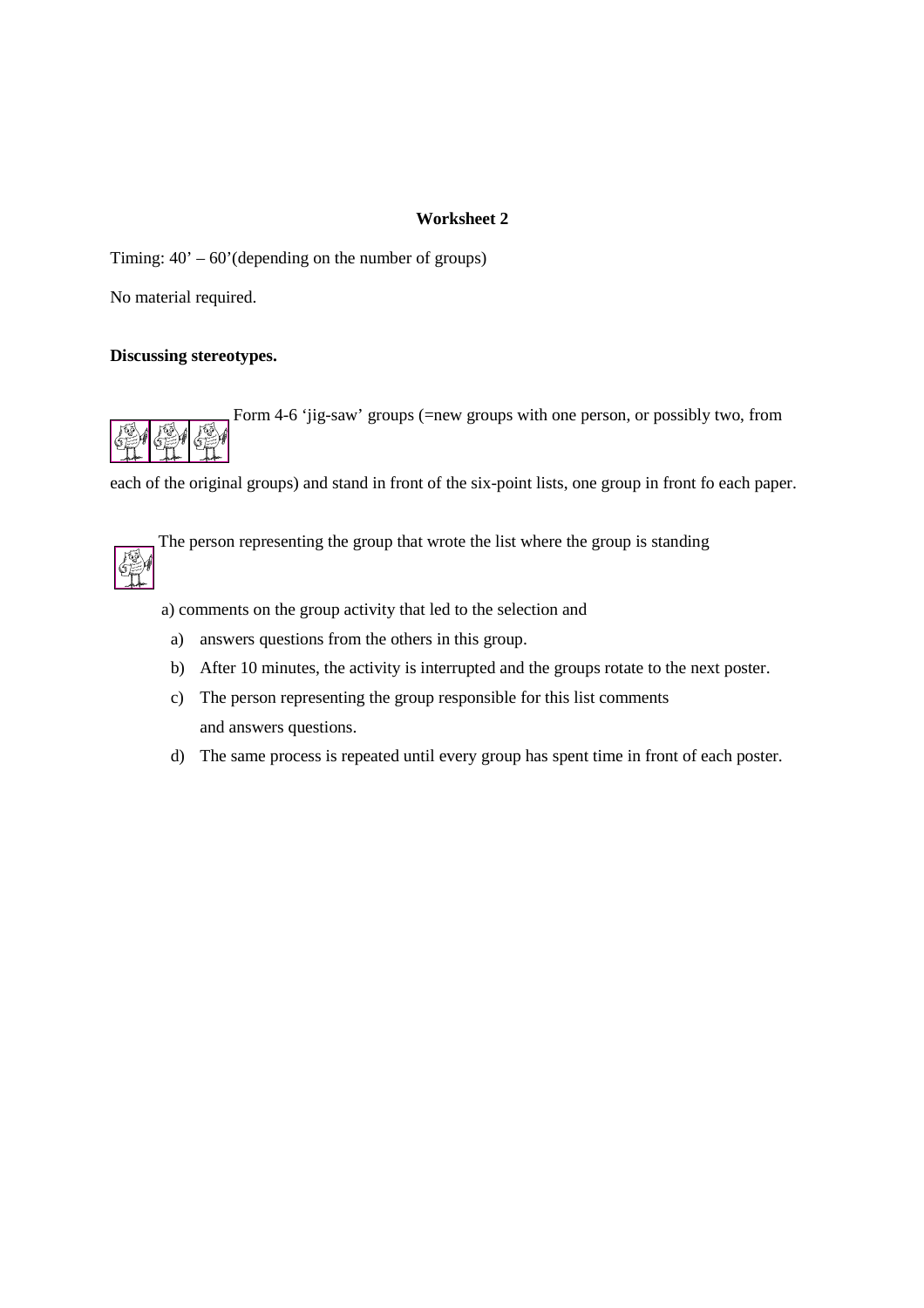Timing: Flexible (see description), but at least 60'

Materials required: Newspapers and/or a computer with Internet connection, a sheet of bristol board or construction paper, or simply or a large piece of sturdy paper.

# **Media watch.**



First, carry out an individual media survey.

- a) Read newspapers provided by the instuctor or
- b) look in the daily press for the next week or couple of days.
- c) Check articles, news stories, columns, letters to the editor, want ads and commercial advertising to see if the gender stereotypes identified in the group discussions can be found.
- d) If possible, investigate newspapers from the other cultures represented too. (The Internet is useful resource to access news media from other countries.)
- e) Relevant newspaper items are cut out / printed up (Internet sources).



collage poster, one for each group. Attach the poster beside the group's six-point 'jobs/cultures' list.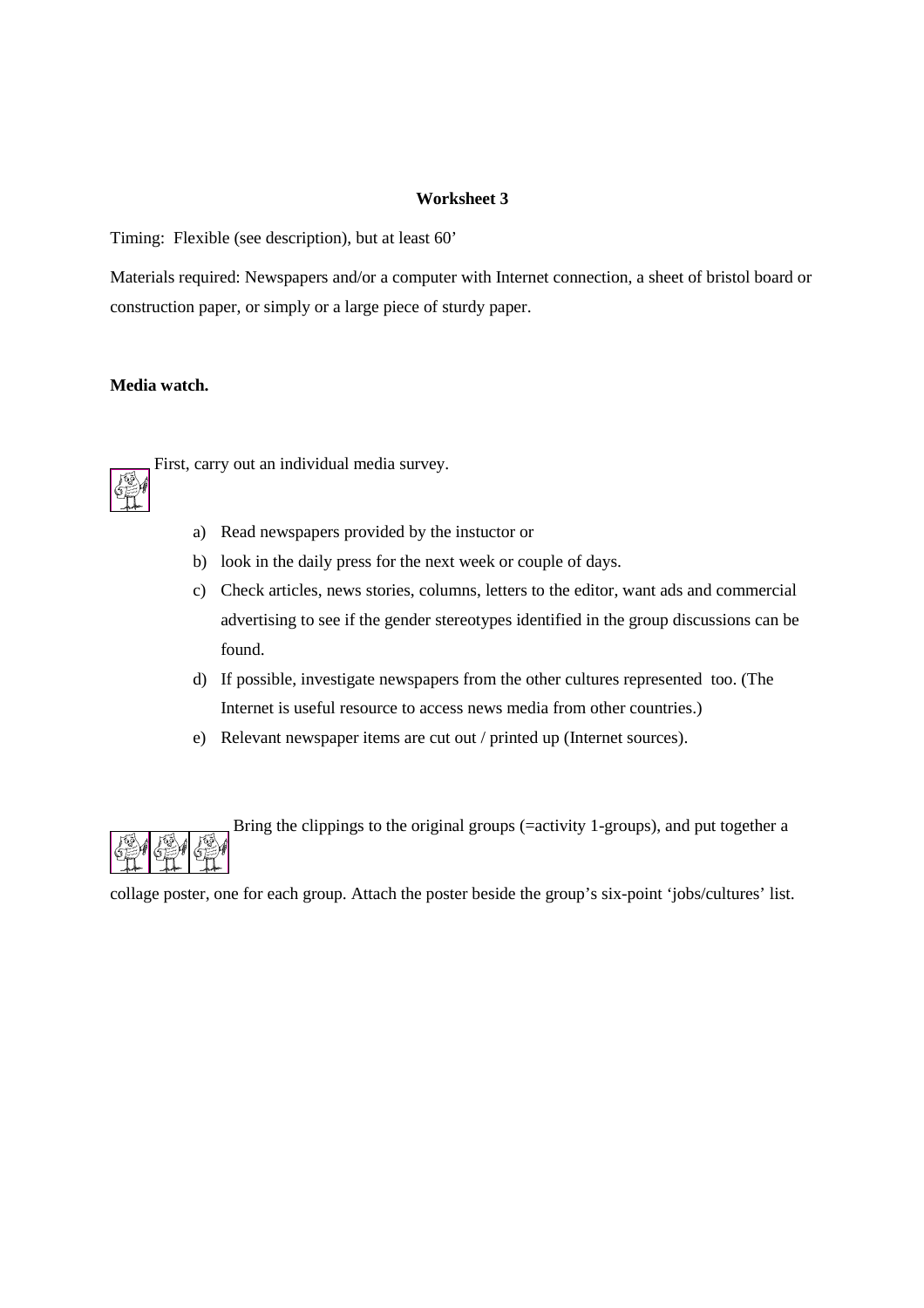Timing: 30' -40'

Materials required: Writing paper and pen(cil)s.

# **Responding and challenging.**

Form pairs including one person from two different original groups.



Study a collage that is created by a group neither one has been part of.

[This should take max. 5 minutes.]

Discuss these newspaper clippings and choose one clipping per person to respond to in writing (=the next step), preferably one text (news story or article/column) and one piece of advertising (commercial or job ad). [This should take 5 - 10 minutes.]

Write an individual response that challenges the stereotypical job/gender role that is reflected in

the selected newspaper clipping. [Write for 20 - 30 minutes.]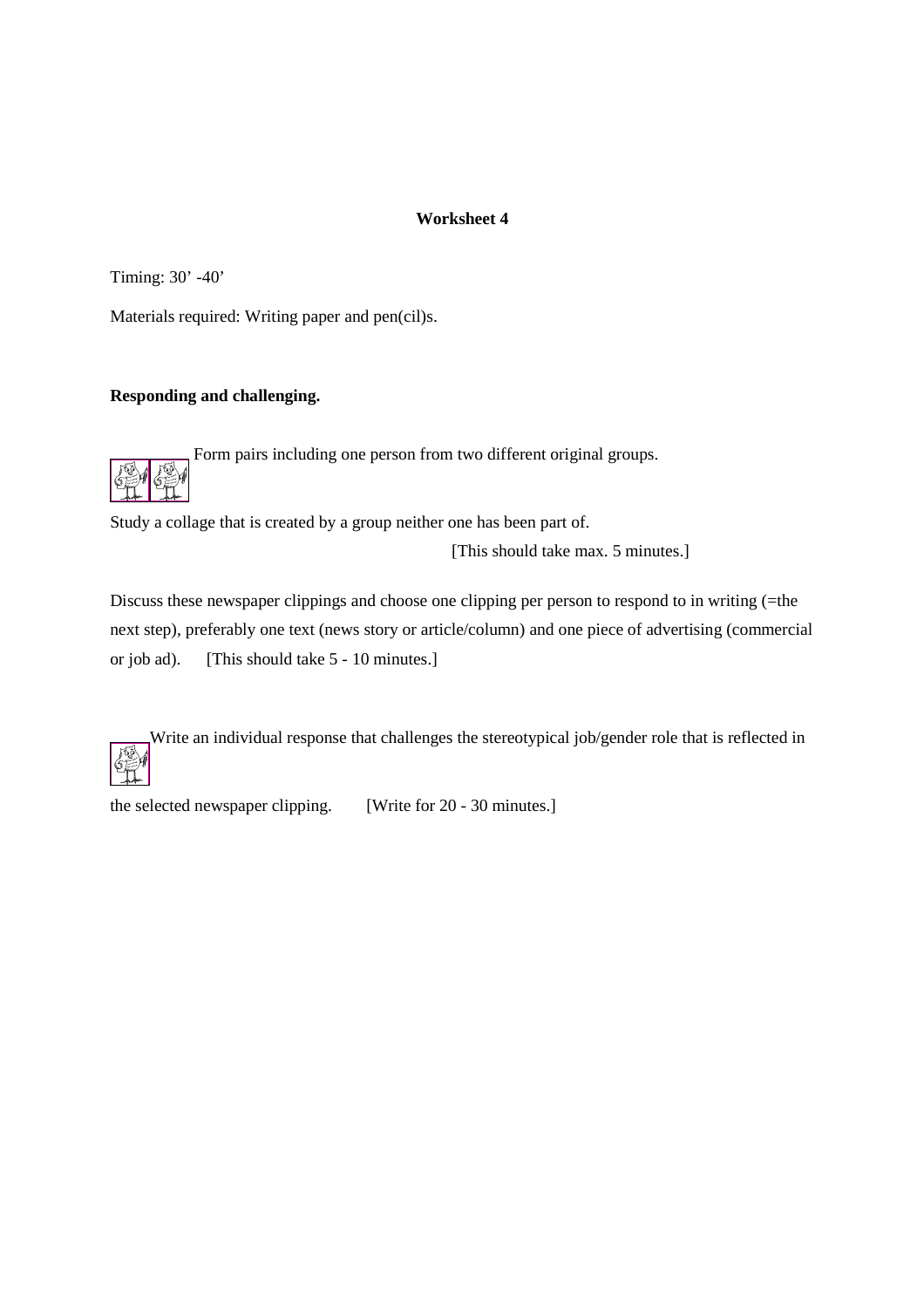Timing: 50-60 minutes (or more, if a panel debate is included)

Matrials required: A box (or the like), writing paper and pen(cil)s.

# **Draw and debate!**



Fold the written responses and put them iin a box.

[This will take max. 5 minutes.]

 Draw one paper from the box and try to find the collage clipping that it responds to and read it. Гō

[This should take approximately 15 minutes.]

ext, get back into pairs (as in worksheet 4) and

- a) choose one of the two responses drawn,
- b) jointly create a written dialogue where one person defends the traditional view and the other one challenges it.

Who wins the argument is anybody's guess!

[This will take 20 – 30 minutes.]



are performed front of the whole group.

[This part takes at least 15 minutes.]



( ) An optional panel (or class) debate may then follow,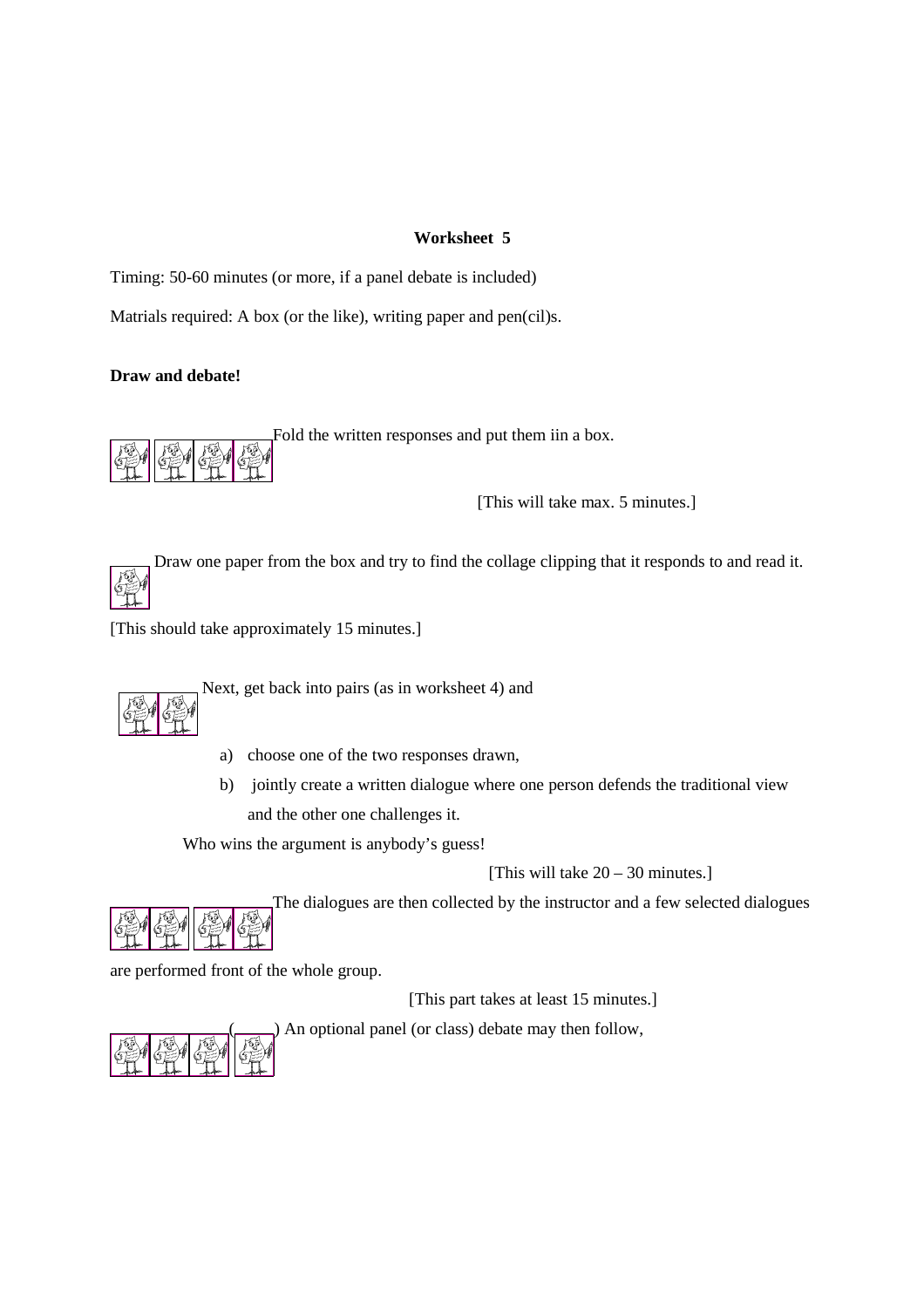Timing: From at least 60' up to a few days (Hard to say... se description!)

Materials required: Interviewee(s), writing paper and pen(cil)s, photo copier and stapler.

### **Interviewing and reporting.**

Option A:

Using questions from the dialogues, go out into the community and interview a member from

one of the ethnic groups represented in the poster selections about how s/he regards gender stereotyping and professional career opportunities in her/his culture/country of origin.

Write a summary of the interview, with personal reflections and comments, which is given to

the instructor.

The instructor copies the interview reports and puts them together as booklets

which are given to and read by all the participants (which can in turn generate written responses....). [This work can be completed over a couple of days.]

*In some locations it may be difficult for the participants to find suitable interviewees themselves. Then, instead of sending the participants out to interview individuals in the community, the model below can be used.*

#### Option B:

The instructor brings in guests from some of the cultures that have been investigated in the project.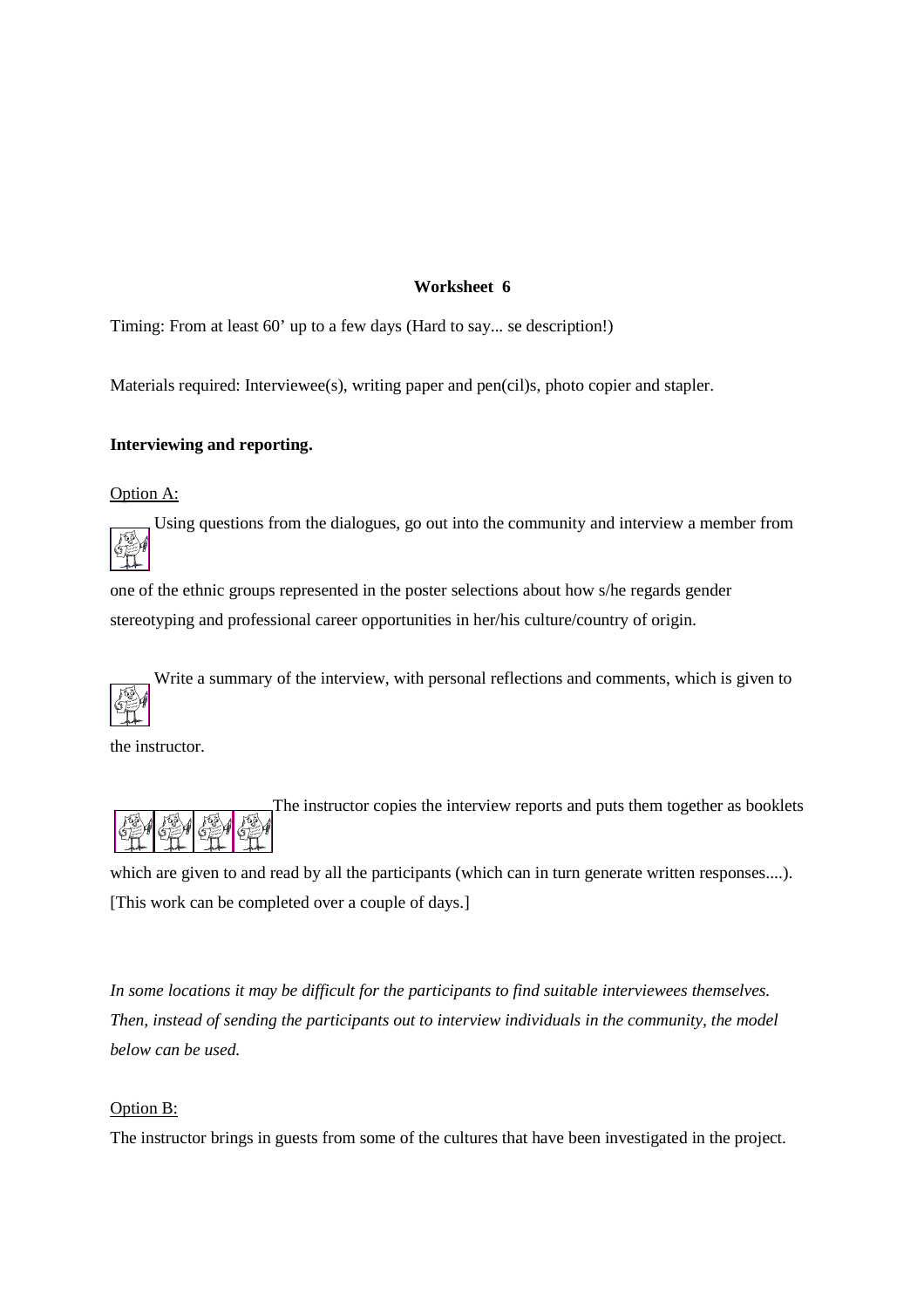The participants can then take turns asking them questions as follows:

a) in groups - one guest per group – and then share the information in 'jigsaw. The second set is 
$$
\frac{1}{2}
$$
.

groups' (=see worksheet 2), or

b) in class with the guests as a "panel of experts". The participants then 

write down their own reflections and comment on how their own gender/job and culture assumptions have been affected.

[Option B will take around 60 minutes.]

*If no representatives of other cultures can be interviewed, the following model can be used instead.*

### Option C:

Persons with non-stereotypical jobs in the majority culture can be used as substitutes, e.g. male nurses/preschool teachers or female construction workers/fire fighters. They can be



a) intererviewed individually by the participants outside the classroom or



discussion (as in option B). The writing task that follows will then focus on how each persons's views on jobs and gender have been influenced.

[Option C should take around 60 minutes]

*Of course, these guests can be invited to the classroom for a panel discussion in addition to the participants going out into the community to interview persons from other cultures. The individual writing will then include both cultural and gender sterotypes that may have been challenged by these experiences. That will be the best of both worlds!*